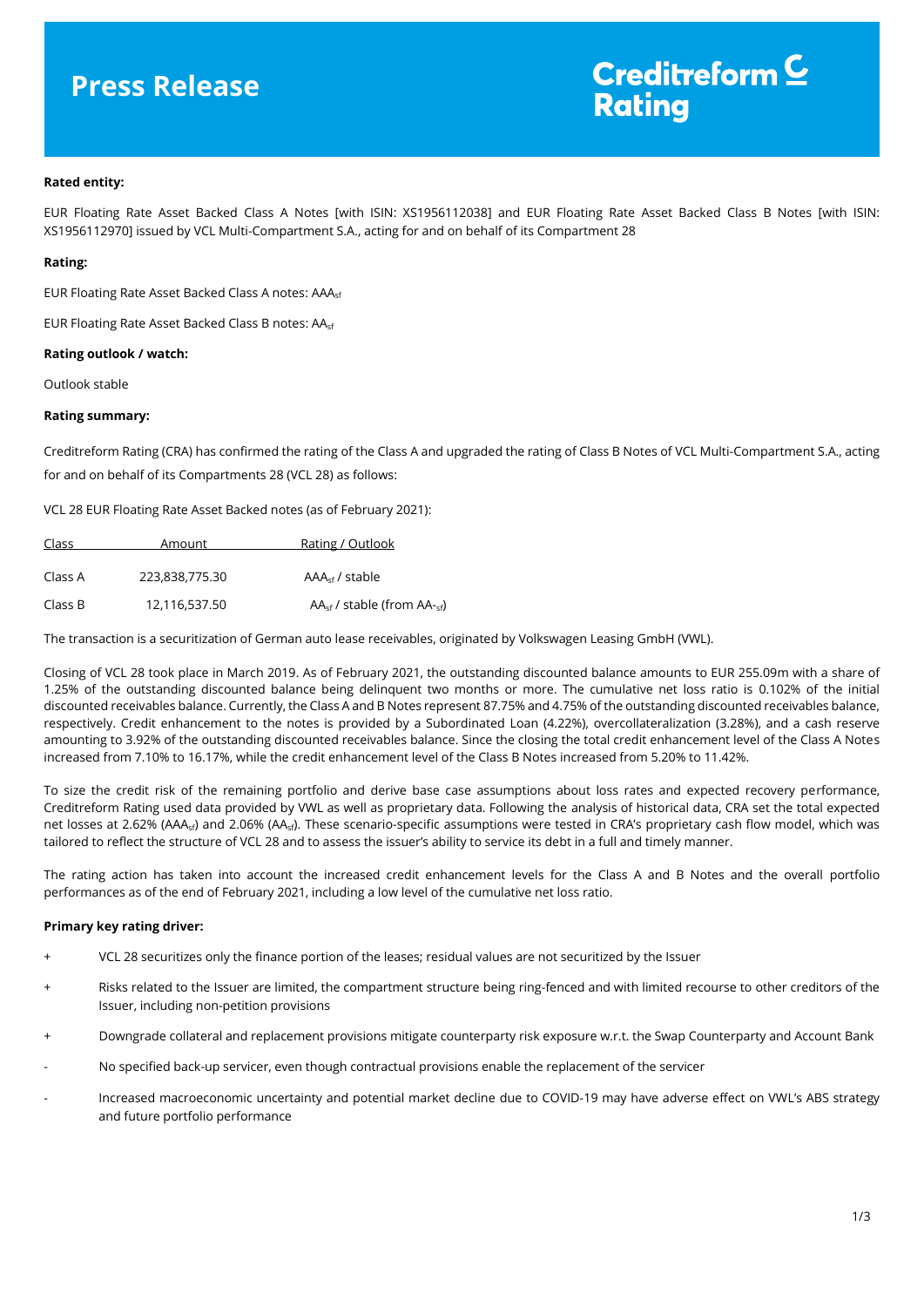# **Press Release**

# Creditreform  $\subseteq$ **Rating**

#### **Rating sensitivities:**

Best-case scenario: In this scenario, we stressed (ceteris paribus) the base case default rate by an amount of -25% and the base case recovery rate by an amount of +25%, resulting in a rating of AAA<sub>sf</sub> and AAA<sub>sf</sub> for the Class A and B Notes, respectively.

Worst-case scenario: In this scenario, a severe 50% stress is applied to the base case default rate in combination with a 50% stress on the base case recovery rate, resulting in a rating of AAA<sub>sf</sub> and AA<sub>sf</sub> for the Class A and B Notes, respectively. In our view, this rating would represent a scenario with higher default correlation and market decline in a stressed pandemic scenario.

#### **ESG-criteria:**

CRA generally takes ESG-relevant factors (environmental, social and governance) into account when assessing the rating object. Overall, ESG factors have a less significant impact on the current ratings of the Class A and B notes. Nevertheless, CRA identifies macroeconomic factors (particularly with regard to potential changes in consumer behaviour) to have a high significant impact. Increased macroeconomic uncertainty and potential market decline due to the coronavirus crisis may have adverse effect on VWL's ABS strategy and future portfolio performance. Governance is relevant to the ratings with respect to counterparty risk, but downgrade collateral and replacement provisions mitigate counterparty risk exposure with respect to the Swap Counterparties and Account Bank. Other individual factors with a potential key rating influence were not identified, and therefore did not affect the final rating.

On the subject of ESG (environment, social and governance), Creditreform Rating AG has published the basic document ("The Impact of ESG Factors on Credit Ratings"), which is available on the homepage under the following link:

<https://creditreform-rating.de/en/about-us/regulatory-requirements.html>

#### **Rating Date / disclosure to rated entity / maximum validity:**

April 21, 2021 / April 21, 2021 / January 21, 2025

Between the disclosure of the credit rating to the rated entity and the public disclosure, no amendments were made to the credit rating.

#### **Initial rating date / rating:**

# **Class A Notes:**

March 13, 2019 / AAA<sub>sf</sub> – Outlook stable

#### **Class B Notes:**

March 13, 2019 / AA-<sub>sf</sub> – Outlook stable

# **Lead-analyst – position / Person approving (PAC):**

Stephan Giebler (Lead) – Senior Analyst

Philipp Beckmann (PAC) – Senior Analyst

#### **Name & address of legal entity:**

Creditreform Rating AG, Europadamm 2-6, 41460 Neuss, Germany

#### **Status of solicitation:**

The rating is a solicited rating. The degree of participation was as follows:

With Rated Entity or Related Third Party Participation: Yes

With Access to Internal Documents: Yes

With Access to Management: Yes